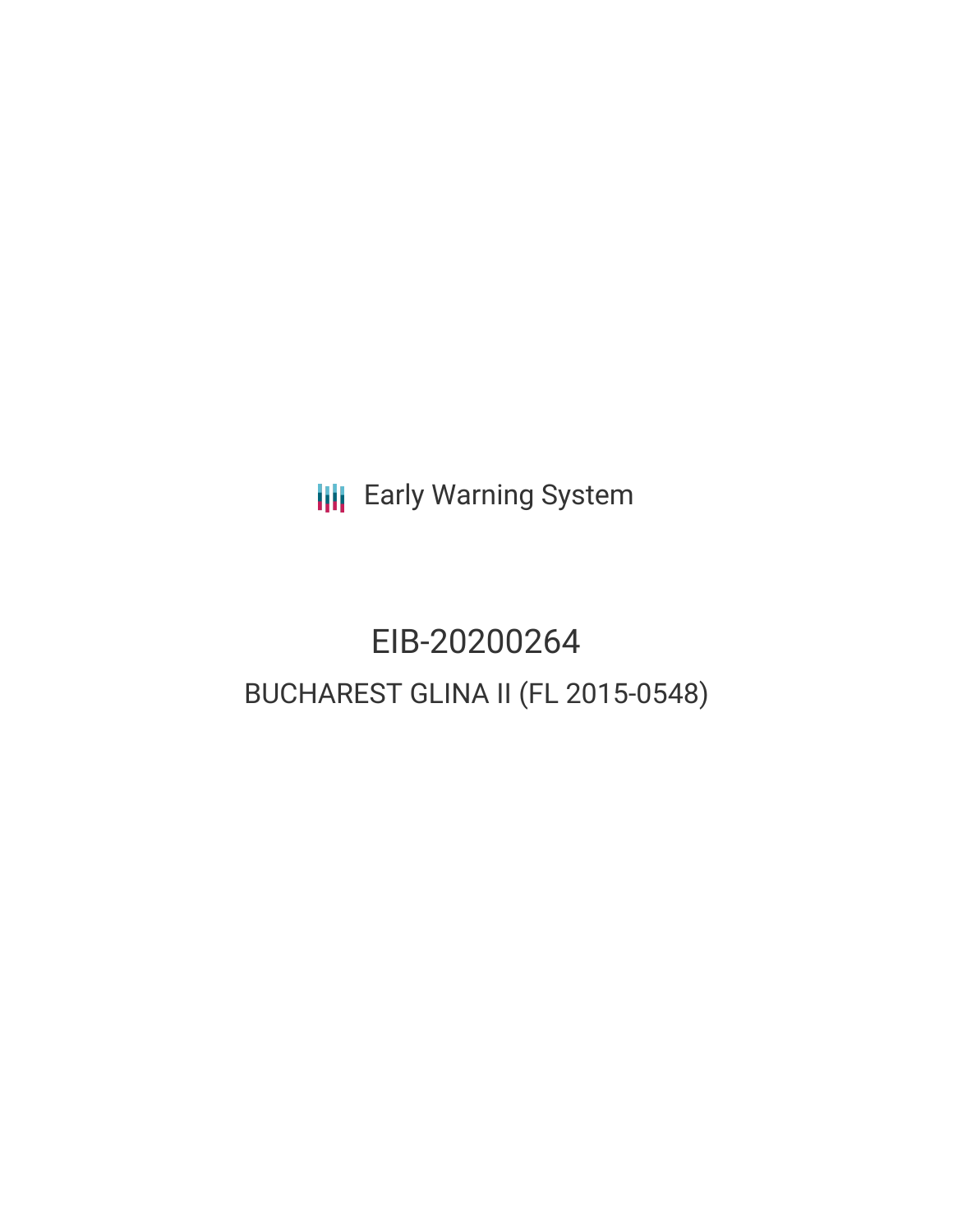| <b>Countries</b>              | Romania                        |
|-------------------------------|--------------------------------|
| <b>Specific Location</b>      | <b>Bucharest</b>               |
| <b>Financial Institutions</b> | European Investment Bank (EIB) |
| <b>Status</b>                 | Approved                       |
| <b>Bank Risk Rating</b>       | U                              |
| <b>Voting Date</b>            | 2021-11-17                     |
| <b>Borrower</b>               | MUNICIPALITY OF BUCHAREST      |
| <b>Sectors</b>                | Water and Sanitation           |
| <b>Investment Type(s)</b>     | Loan                           |
| <b>Loan Amount (USD)</b>      | $$37.87$ million               |
| <b>Project Cost (USD)</b>     | \$432.50 million               |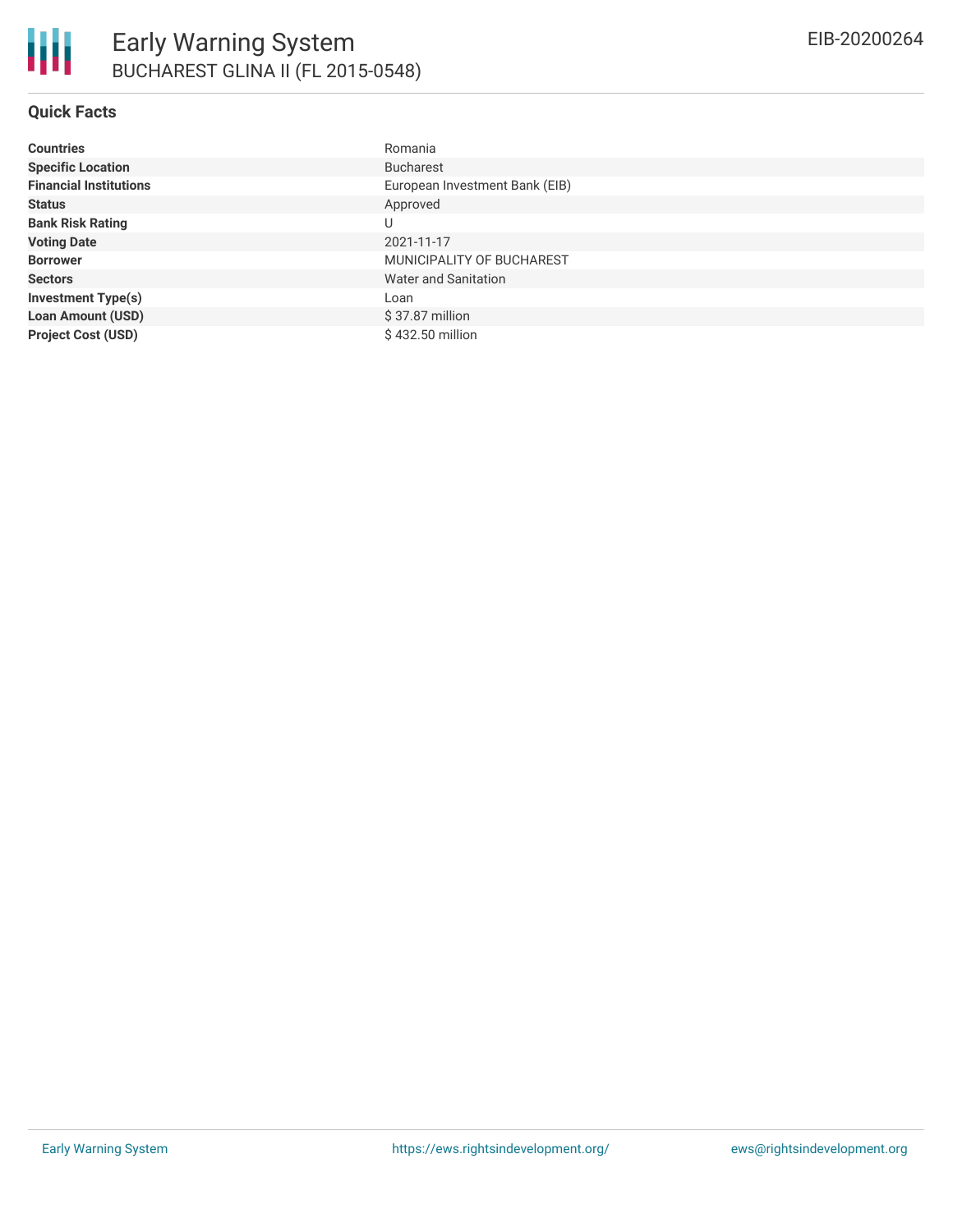

### **Project Description**

SPL Romania EU Co-financing for Environment 2014-20 allocation. In Bucharest, the EIB will fund the "Finalization of Glina Waste Water Treatment Plant (WWTP), rehabilitation of the main sewer collectors, and rehabilitation of the Dambovita sewer collector canal (CASETA)." Extension of the Glina wastewater treatment plant, rehabilitation of the main sewer collectors, and rehabilitation of the Dambovita sewer collector canal (CASETA), in order to provide adequate treatment of the entire wastewater flow from the city in accordance with EU Directives, reduce the level of infiltration in the sewer network, and have a long-term solution for processing the entire sewage sludge production.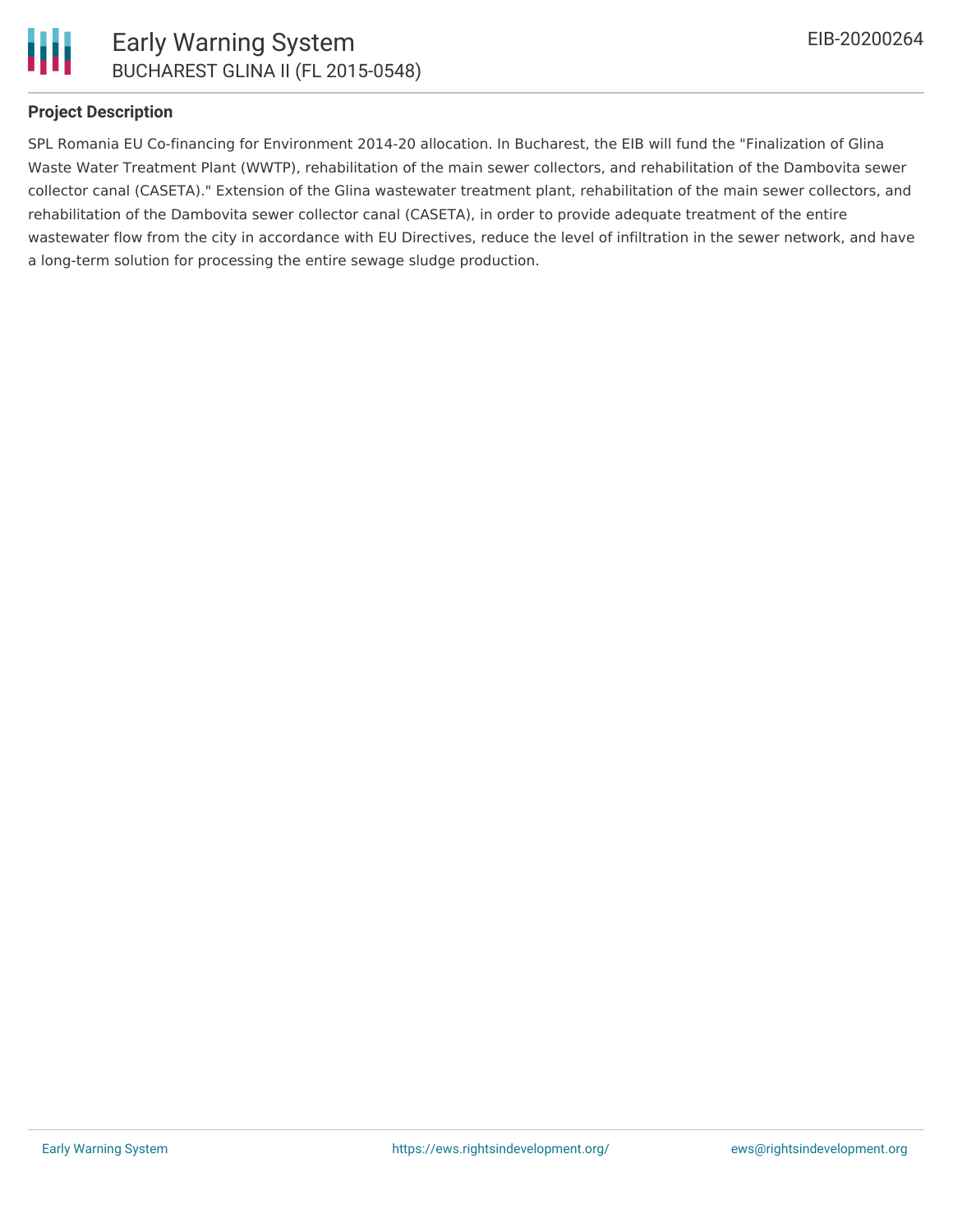

# **Investment Description**

European Investment Bank (EIB)